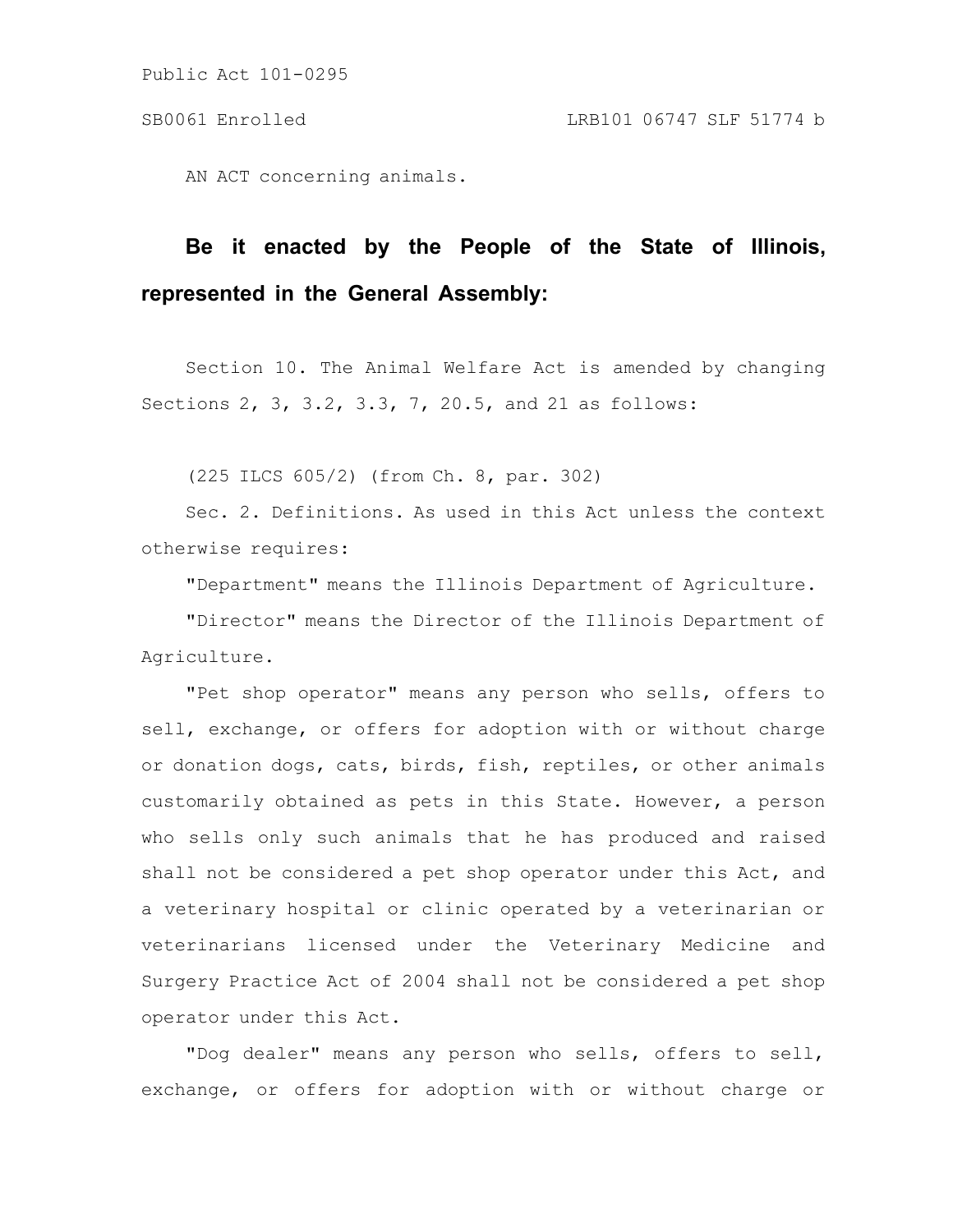donation dogs in this State. However, a person who sells only dogs that he has produced and raised shall not be considered a dog dealer under this Act, and a veterinary hospital or clinic operated by a veterinarian or veterinarians licensed under the Veterinary Medicine and Surgery Practice Act of 2004 shall not be considered a dog dealer under this Act.

"Secretary of Agriculture" or "Secretary" means the Secretary of Agriculture of the United States Department of Agriculture.

"Person" means any person, firm, corporation, partnership, association or other legal entity, any public or private institution, the State of Illinois, or any municipal corporation or political subdivision of the State.

"Kennel operator" means any person who operates an establishment, other than an animal control facility, veterinary hospital, or animal shelter, where dogs or dogs and cats are maintained for boarding, training or similar purposes for a fee or compensation.

"Boarding" means a time frame greater than 12 hours or an overnight period during which an animal is kept by a kennel operator.

"Cat breeder" means a person who sells, offers to sell, exchanges, or offers for adoption with or without charge cats that he or she has produced and raised. A person who owns, has possession of, or harbors 5 or less females capable of reproduction shall not be considered a cat breeder.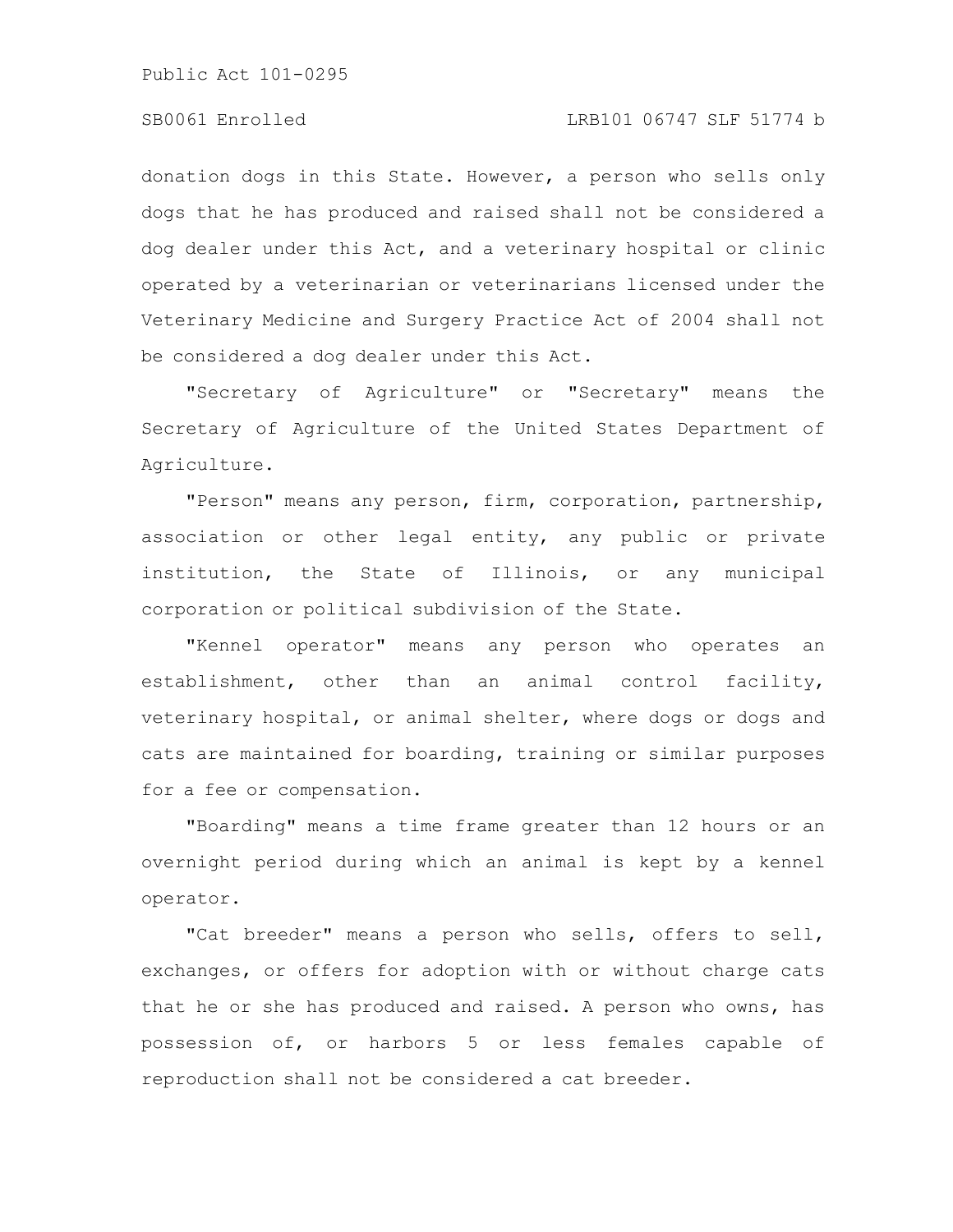"Dog breeder" means a person who sells, offers to sell, exchanges, or offers for adoption with or without charge dogs that he has produced and raised. A person who owns, has possession of, or harbors 5 or less females capable of reproduction shall not be considered a dog breeder.

"Animal control facility" means any facility operated by or under contract for the State, county, or any municipal corporation or political subdivision of the State for the purpose of impounding or harboring seized, stray, homeless, abandoned or unwanted dogs, cats, and other animals. "Animal control facility" also means any veterinary hospital or clinic operated by a veterinarian or veterinarians licensed under the Veterinary Medicine and Surgery Practice Act of 2004 which operates for the above mentioned purpose in addition to its customary purposes.

"Animal shelter" means a facility operated, owned, or maintained by a duly incorporated humane society, animal welfare society, or other non-profit organization for the purpose of providing for and promoting the welfare, protection, and humane treatment of animals. An organization that does not have its own building that maintains animals solely in foster homes or other licensees is an "animal shelter" for purposes of this Act. "Animal shelter" also means any veterinary hospital or clinic operated by a veterinarian or veterinarians licensed under the Veterinary Medicine and Surgery Practice Act of 2004 which operates for the above mentioned purpose in addition to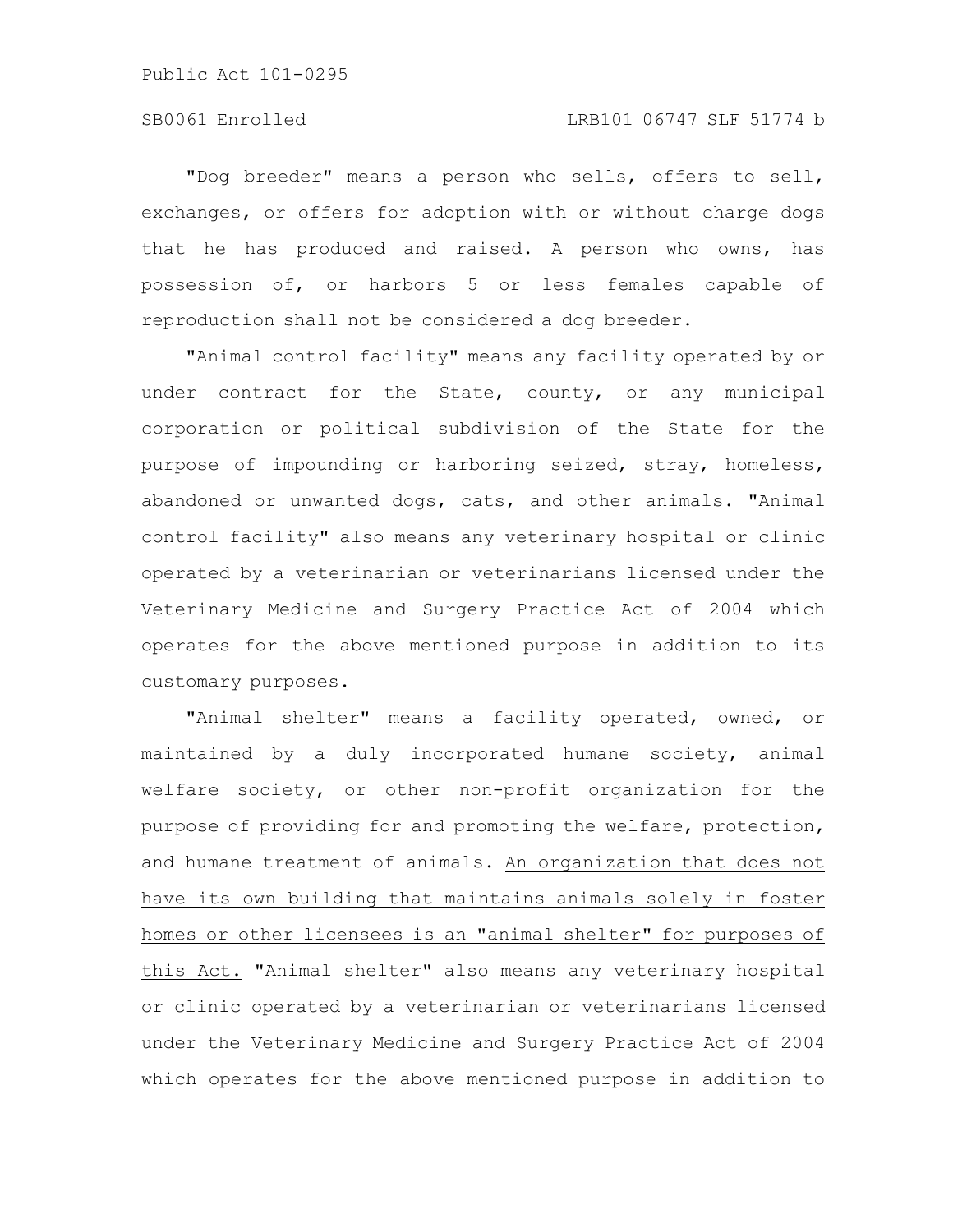its customary purposes.

"Day care operator" means a person who operates an establishment, other than an animal control facility, veterinary hospital, or animal shelter, where dogs or dogs and cats are kept for a period of time not exceeding 12 hours.

"Foster home" means an entity that accepts the responsibility for stewardship of animals that are the obligation of an animal shelter or animal control facility, not to exceed 4 foster animals or 2 litters under 8 weeks of age at any given time. A written agreement Permits to operate as a "foster home" shall be contracted with issued through the animal shelter or animal control facility.

"Guard dog service" means an entity that, for a fee, furnishes or leases guard or sentry dogs for the protection of life or property. A person is not a guard dog service solely because he or she owns a dog and uses it to guard his or her home, business, or farmland.

"Guard dog" means a type of dog used primarily for the purpose of defending, patrolling, or protecting property or life at a commercial establishment other than a farm. "Guard dog" does not include stock dogs used primarily for handling and controlling livestock or farm animals, nor does it include personally owned pets that also provide security.

"Return" in return to field or trap, neuter, return program means to return the cat to field after it has been sterilized and vaccinated for rabies.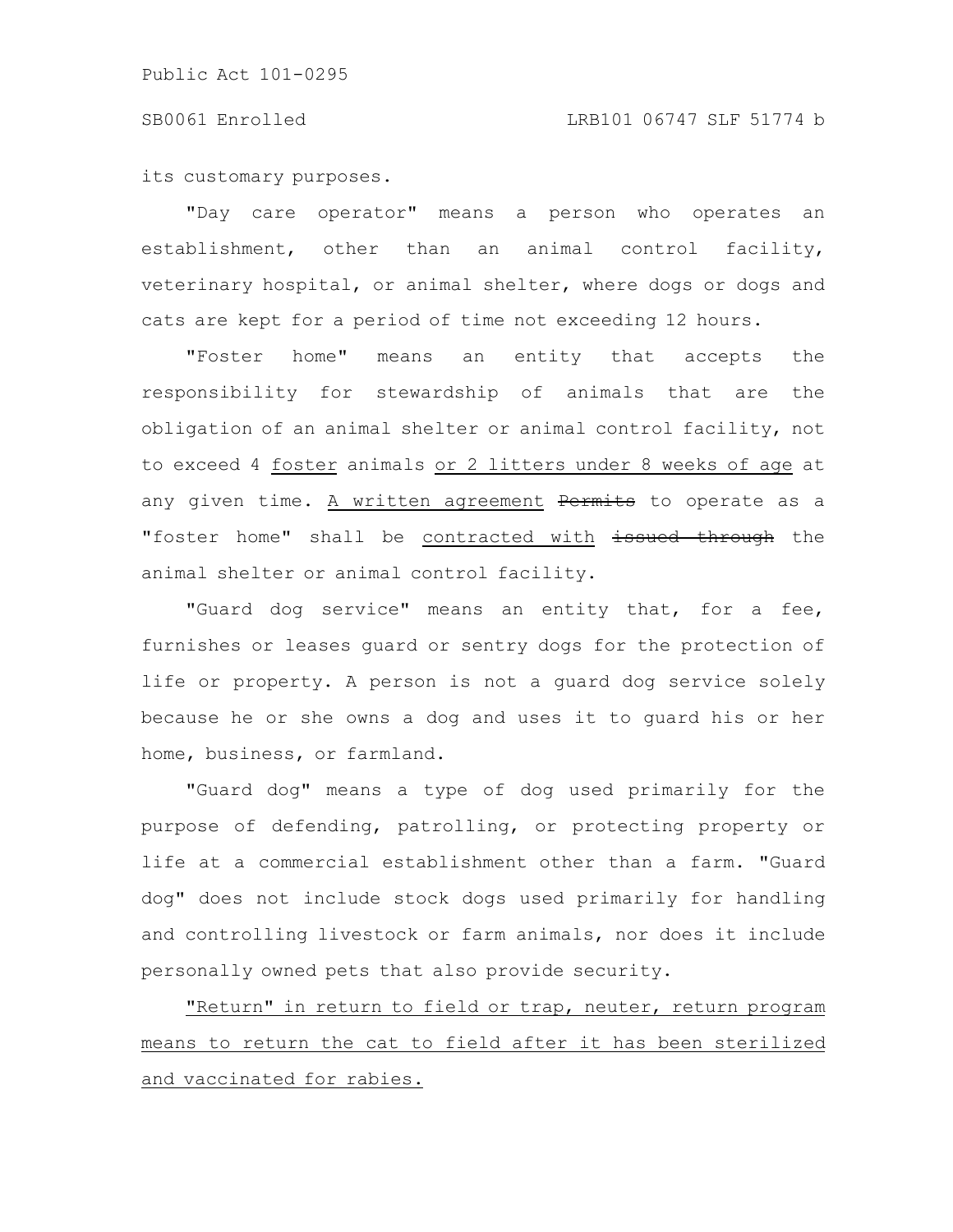## SB0061 Enrolled LRB101 06747 SLF 51774 b

"Sentry dog" means a dog trained to work without supervision in a fenced facility other than a farm, and to deter or detain unauthorized persons found within the facility.

"Probationary status" means the 12-month period following a series of violations of this Act during which any further violation shall result in an automatic 12-month suspension of licensure.

"Owner" means any person having a right of property in an animal, who keeps or harbors an animal, who has an animal in his or her care or acts as its custodian, or who knowingly permits a dog to remain on any premises occupied by him or her. "Owner" does not include a feral cat caretaker participating in a trap, spay/neuter, vaccinate for rabies, and return  $\theta$ r release program.

(Source: P.A. 99-310, eff. 1-1-16; 100-842, eff. 1-1-19; 100-870, eff. 1-1-19; revised 10-22-18.)

(225 ILCS 605/3) (from Ch. 8, par. 303)

Sec. 3. (a) Except as provided in subsection (b) of this Section, no person shall engage in business as a pet shop operator, dog dealer, kennel operator, day care operator, dog breeder, or cat breeder or operate a guard dog service, an animal control facility, or animal shelter, or any combination thereof, in this State without a license therefor issued by the Department. If one business conducts more than one such operation, each operation shall be licensed separately. Only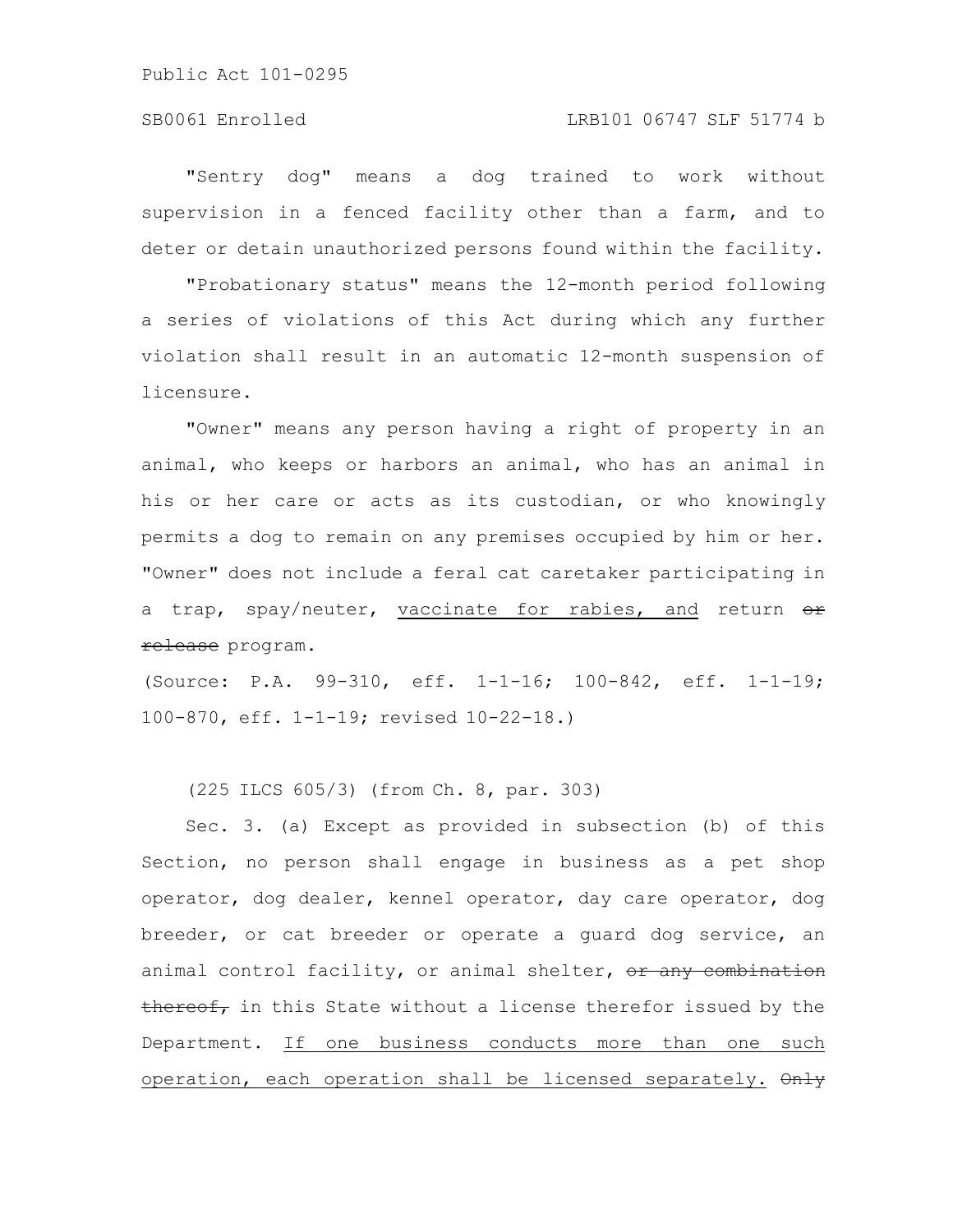one license shall be required for any combination of businesses at one location, except that a separate license shall be required to operate a guard dog service. Guard dog services that are located outside this State but provide services within this State are required to obtain a license from the Department. Out-of-state guard dog services are required to comply with the requirements of this Act with regard to guard dogs and sentry dogs transported to or used within this State.

(b) This Act does not apply to a private detective agency or private security agency licensed under the Private Detective, Private Alarm, Private Security, Fingerprint Vendor, and Locksmith Act of 2004 that provides guard dog or canine odor detection services and does not otherwise operate a kennel for hire.

(Source: P.A. 100-842, eff. 1-1-19.)

(225 ILCS 605/3.2)

Sec. 3.2. Foster homes. A person shall not operate a foster home without affiliating by formal written agreement with an animal shelter or animal control facility for which that person will operate the foster home first obtaining a permit from the animal shelter or animal control facility for which that person will operate the foster home. The written agreement shall include a clause allowing for the Department to inspect the foster home. The animal shelter or animal control facility shall be responsible for the records and have the obligation of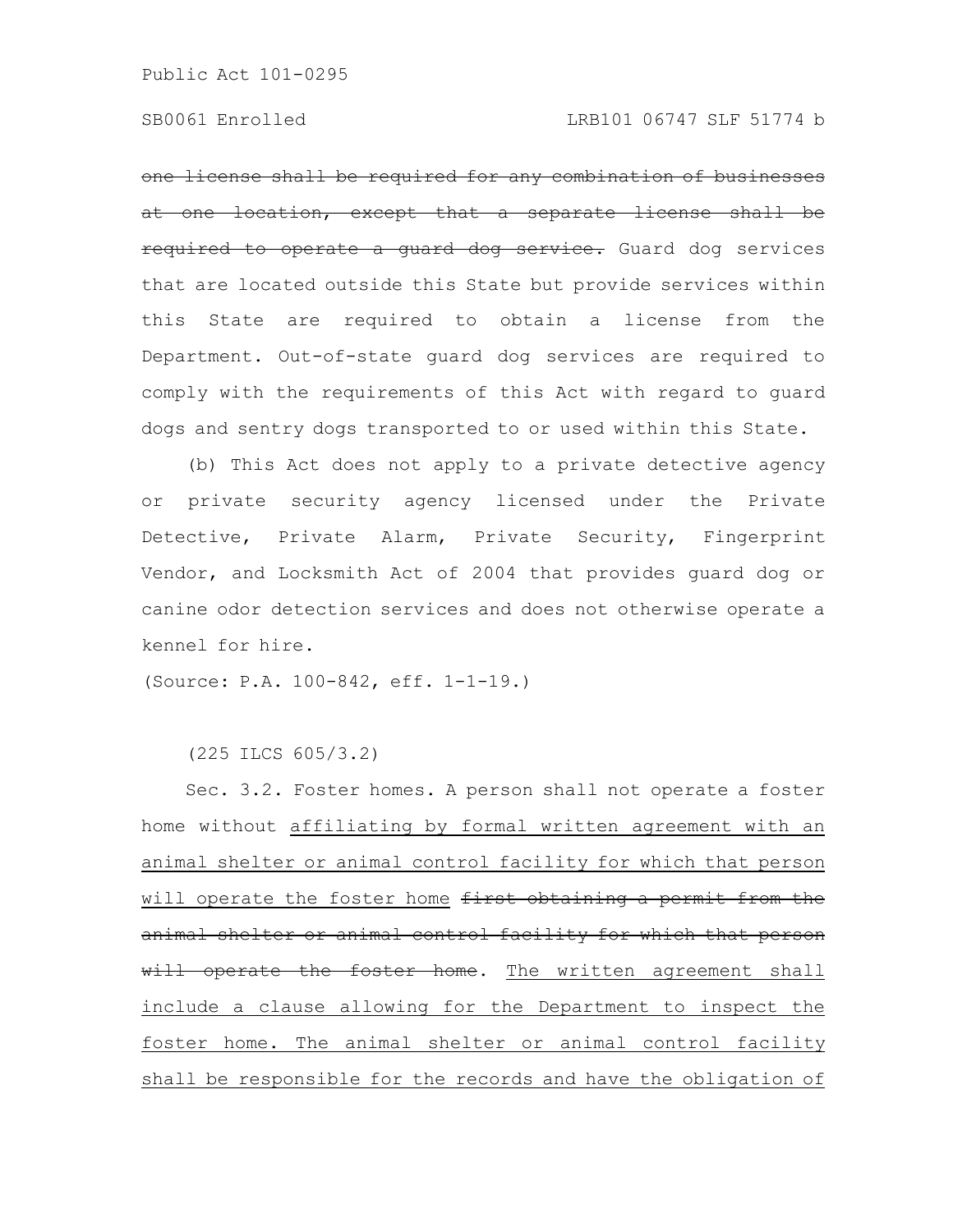stewardship for animals in the foster home with which it affiliates. Upon application and payment of the required fees by the animal shelter, the Department shall issue foster permits to the animal shelter. The animal responsible for the records and have all the obligations of stewardship for animals in the foster homes to which permits.

Foster homes shall provide the care for animals required by this Act and shall report any deviation that might affect its adherence to its written agreement with the affiliating animal shelter or animal control facility the status of the license or permit to the animal shelter. If the subject of a complaint, a foster home may be inspected by the Department under the Department's licensing authority relative to the affiliating animal shelter or animal control facility. Refusal of the Department's inspection may result in revocation of the license.

A foster home shall not care for more than 4 foster animals or more than 2 litters under 8 weeks of age at any one time. (Source: P.A. 100-870, eff. 1-1-19.)

(225 ILCS 605/3.3)

Sec. 3.3. Adoption of dogs and cats.

(a) An animal shelter or animal control facility shall not adopt out any dog or adopt out or return to field any cat unless it has been sterilized and microchipped. However, an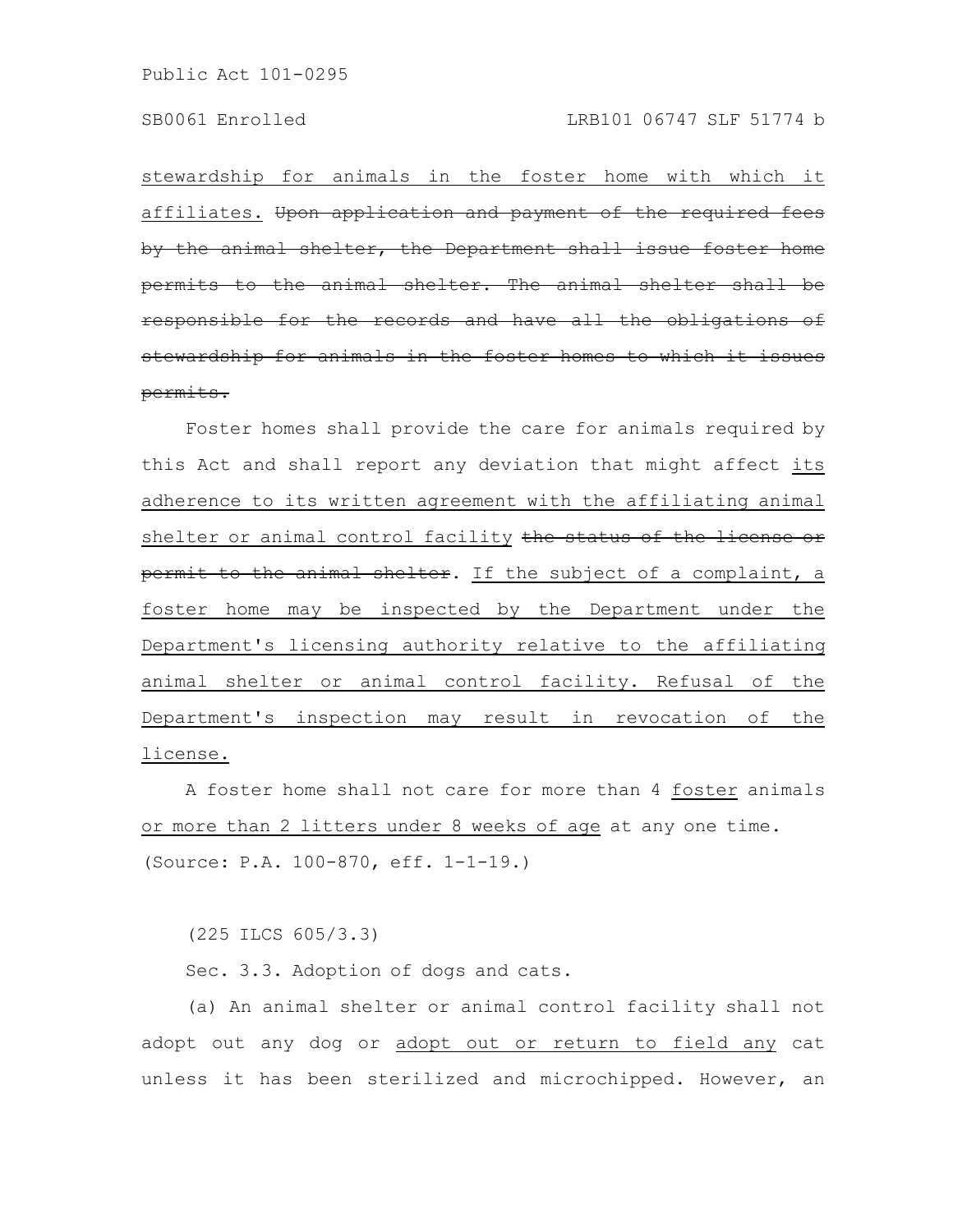animal shelter,  $\Theta$  animal control facility may adopt out a dog or cat that has not been sterilized and microchipped if:

(1) Blank; or the adopting owner has executed a written agreement agreeing to have sterilizing and microchipping procedures performed on the animal to be adopted within a specified period of time not to exceed 30 days after the date of the adoption, or

(2) the adopting owner has executed a written agreement to have sterilizing and microchipping procedures performed within 14 days after a licensed veterinarian certifies the dog or cat is healthy enough for sterilizing and microchipping procedures, and a licensed veterinarian has certified that the dog or cat is too sick or injured to be sterilized or it would be detrimental to the health of the dog or cat to be sterilized or microchipped at the time of the adoption.

(b) An animal shelter or animal control facility may adopt out any dog or cat that is not free of disease, injury, or abnormality if the disease, injury, or abnormality is disclosed in writing to the adopter, and the animal shelter or animal control facility allows the adopter to return the animal to the animal shelter or animal control facility.

(c) The requirements of subsections (a) and (b) of this Section do not apply to adoptions subject to Section 11 of the Animal Control Act.

(Source: P.A. 96-314, eff. 8-11-09.)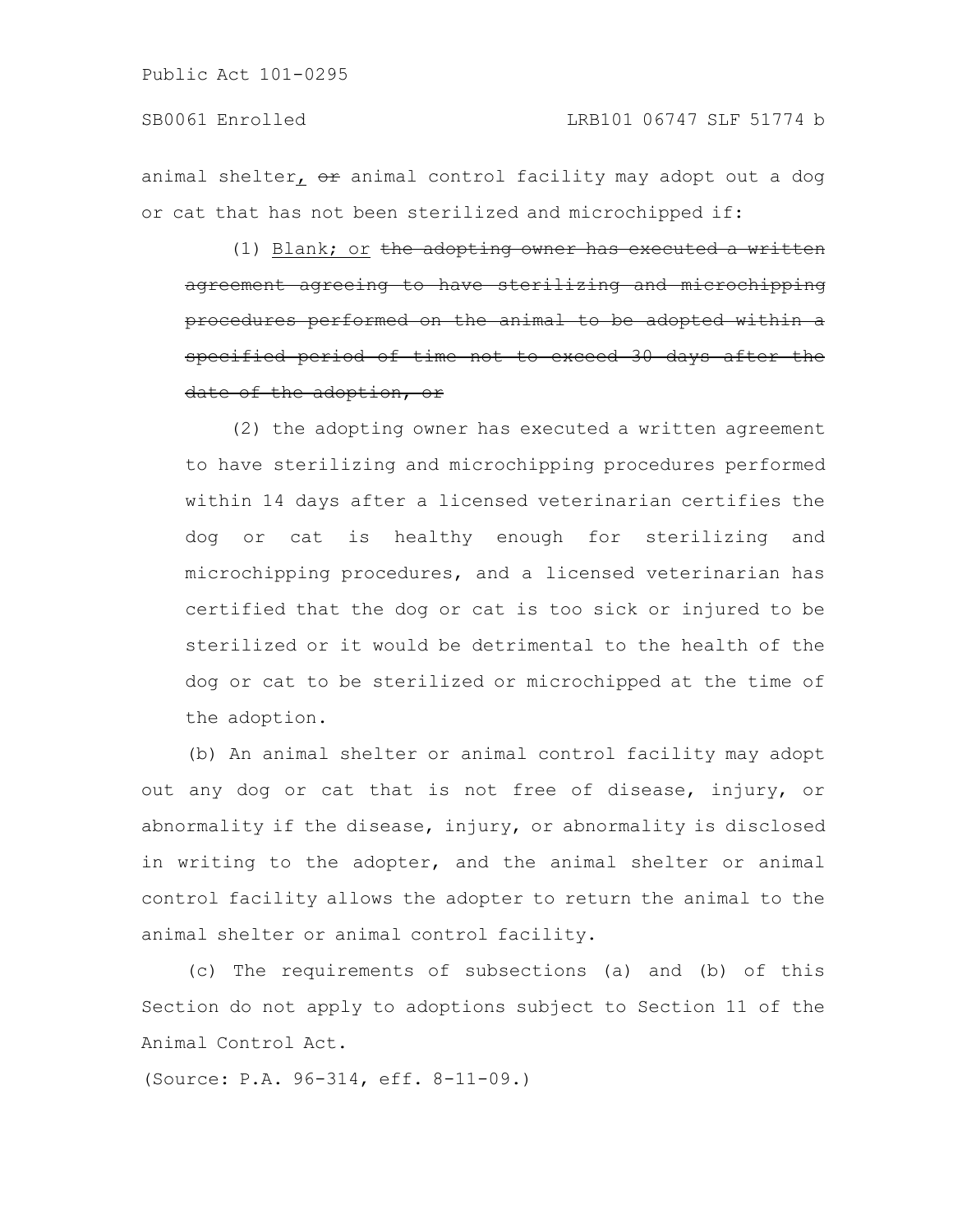(225 ILCS 605/7) (from Ch. 8, par. 307)

Sec. 7. Applications for renewal licenses shall be made to the Department in a manner prescribed by the Department, shall contain such information as will enable the Department to determine if the applicant is qualified to continue to hold a license, shall report beginning inventory and intake and outcome statistics from the previous calendar year, and shall be accompanied by the required fee, which shall not be returnable. The report of intake and outcome statistics shall include the following:

(1) The total number of dogs, cats, and other animals, divided into species, taken in by the animal shelter or animal control facility, in the following categories:

(A) surrendered by owner;

(B) stray;

(C) impounded other than stray;

(D) confiscated under the Humane Care for Animals Act;

(E) transfer from other licensees within the State;

(F) transferred into or imported from out of the State;

(G) transferred into or imported from outside the country; and

(H) born in shelter or animal control facility.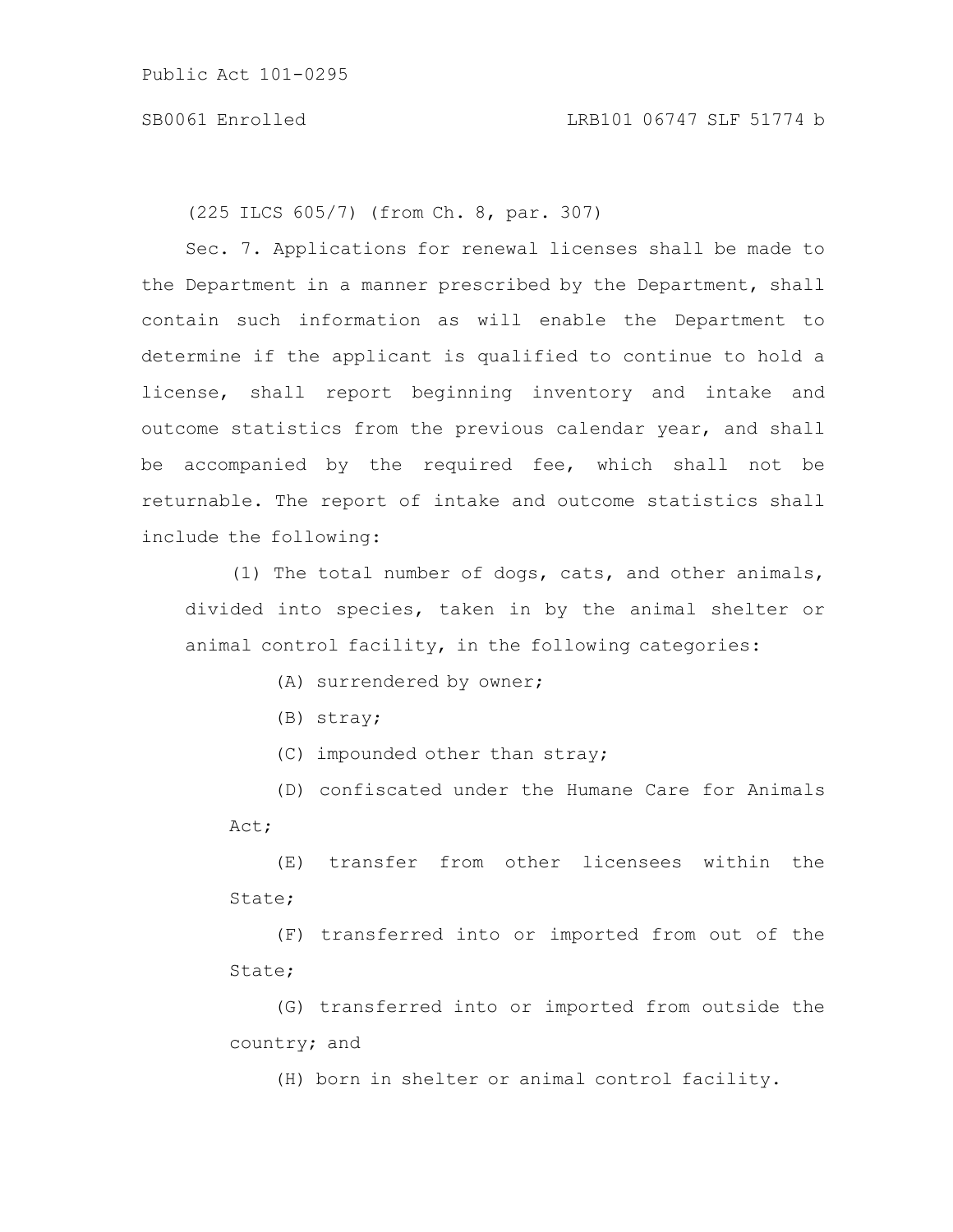## SB0061 Enrolled LRB101 06747 SLF 51774 b

(2) The disposition of all dogs, cats, and other animals taken in by the animal shelter or animal control facility, divided into species. This data must include dispositions by:

(A) reclamation by owner;

(B) adopted or sold;

(C) euthanized;

(D) euthanized per request of the owner;

(E) died in custody;

(F) transferred to another licensee;

(G) transferred to an out-of-State nonprofit agency;

(H) animals missing, stolen, or escaped;

(I) cats returned animals released in field; trapped, neutered, released; and

(J) ending inventory; shelter count at end of the last day of the year.

The Department shall not be required to audit or validate the intake and outcome statistics required to be submitted under this Section.

(Source: P.A. 100-870, eff. 1-1-19.)

(225 ILCS 605/20.5)

Sec. 20.5. Administrative fines. The following administrative fines may shall be imposed by the Department upon any person or entity who violates any provision of this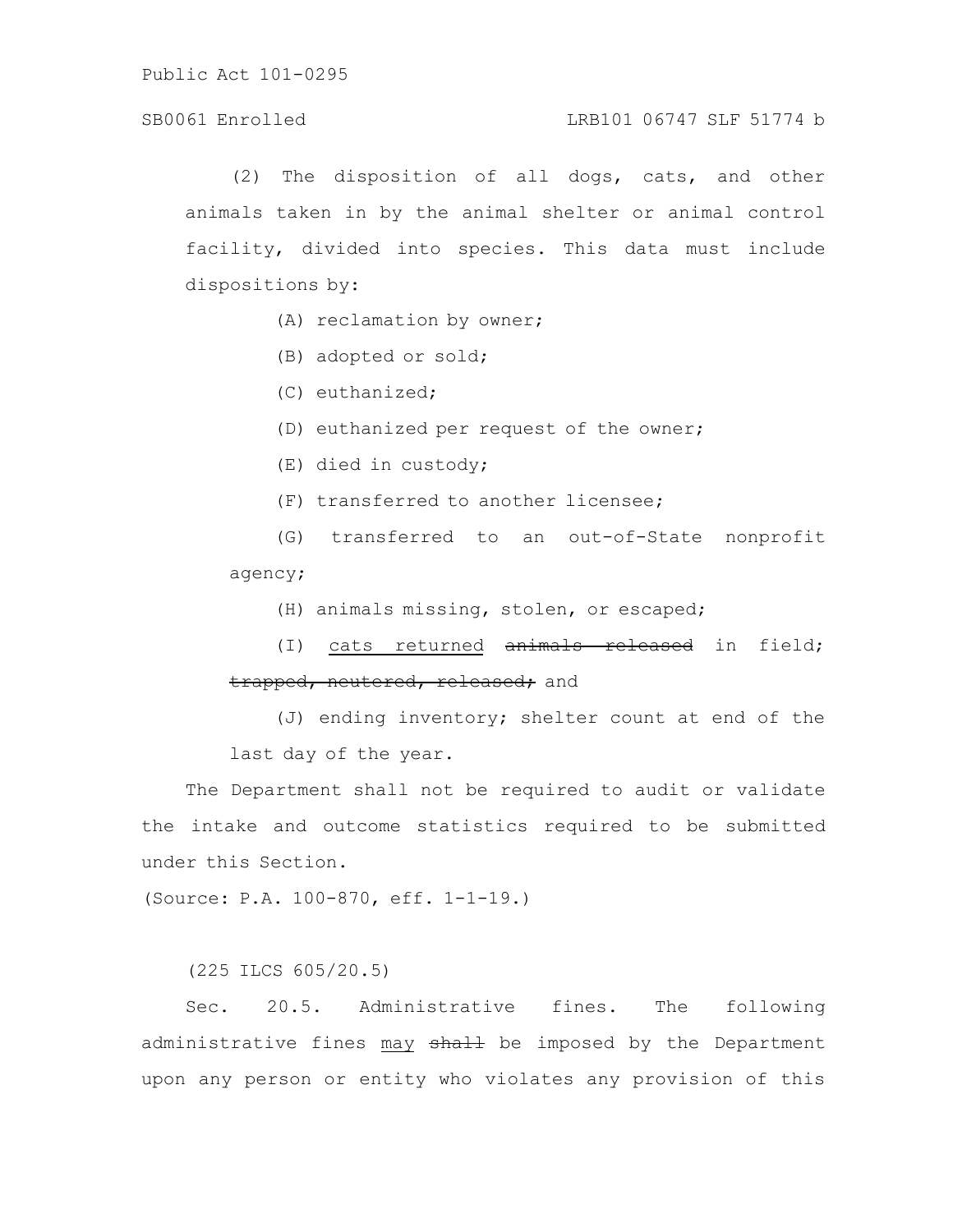Act or any rule adopted by the Department under this Act:

(1) For the first violation, a fine of  $$1,000$   $$500$ .

(2) For a second violation that occurs within  $2 \frac{3}{7}$  years after the first violation, a fine of  $$2,500$   $$1,000$ .

(3) For a third violation that occurs within  $2 \frac{1}{3}$  years after the first violation, mandatory probationary status and a fine of  $$3,000$   $$2,500$ .

If a person or entity fails or refuses to pay an administrative fine authorized by this Section, the Department may prohibit that person or entity from renewing a license under this Act until the fine is paid in full. Any penalty of \$500 or more not paid within 120 days of issuance by the Department shall be submitted to the Department of Revenue for collection as provided under the Illinois State Collection Act of 1986.

(Source: P.A. 98-855, eff. 8-4-14.)

(225 ILCS 605/21) (from Ch. 8, par. 321)

Sec. 21. The following fees shall accompany each application for a license, which fees shall not be returnable:

a. for an original license to an individual ...... \$350 \$25 b. for an original license to a partnership, animal shelter, or animal control facility or

| corporation \$350 $\frac{25}{725}$            |  |
|-----------------------------------------------|--|
| c. for an annual renewal license  \$100 \$25  |  |
| d. for each branch office license  \$100 \$25 |  |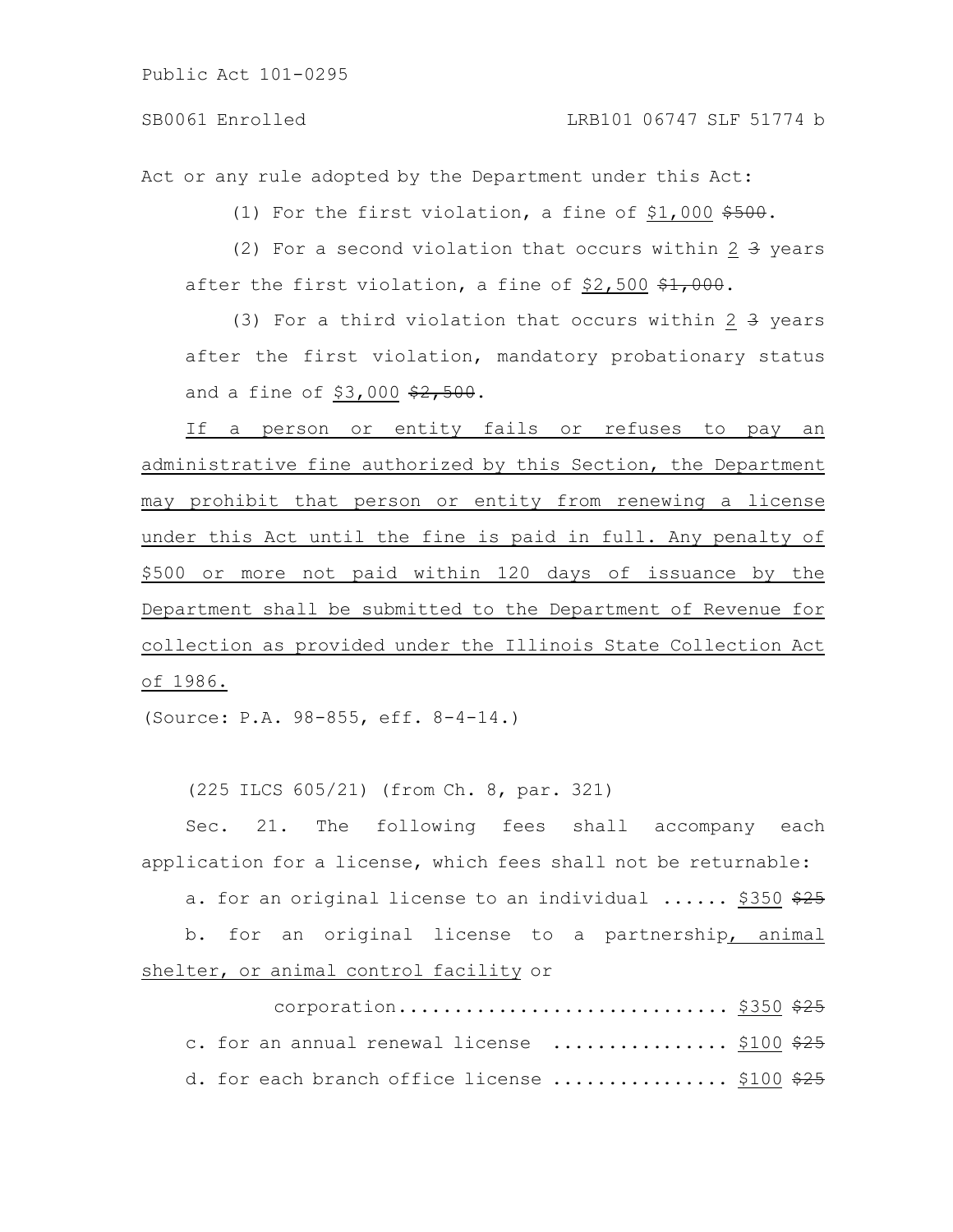e. for the renewal of any license not renewed by July 1 of the year  $\ldots \ldots \ldots \ldots \ldots$ . \$400 \$40 f. (blank) for a permit for a foster home .............. \$25 g. (blank) for renewal of a permit for a foster home .. \$25

(Source: P.A. 89-178, eff. 7-19-95.)

Section 15. The Animal Control Act is amended by changing Sections 2.01, 2.07, 2.16, 11, 24, and 35 and by adding Sections 2.19-3 as follows:

(510 ILCS 5/2.01) (from Ch. 8, par. 352.01)

Sec. 2.01. Administrator. "Administrator" means a veterinarian licensed by the State of Illinois and appointed pursuant to this Act, or in the event a veterinarian cannot be found and appointed pursuant to this Act, a non-veterinarian may serve as Administrator under this Act. In the event the Administrator is not a veterinarian, the Administrator shall defer to the Deputy Administrator veterinarian regarding all medical decisions.

(Source: P.A. 93-548, eff. 8-19-03.)

(510 ILCS 5/2.07) (from Ch. 8, par. 352.07)

Sec. 2.07. Deputy Administrator. "Deputy Administrator" means a veterinarian licensed by the State of Illinois, appointed by the Administrator or the County Board. (Source: P.A. 93-548, eff. 8-19-03.)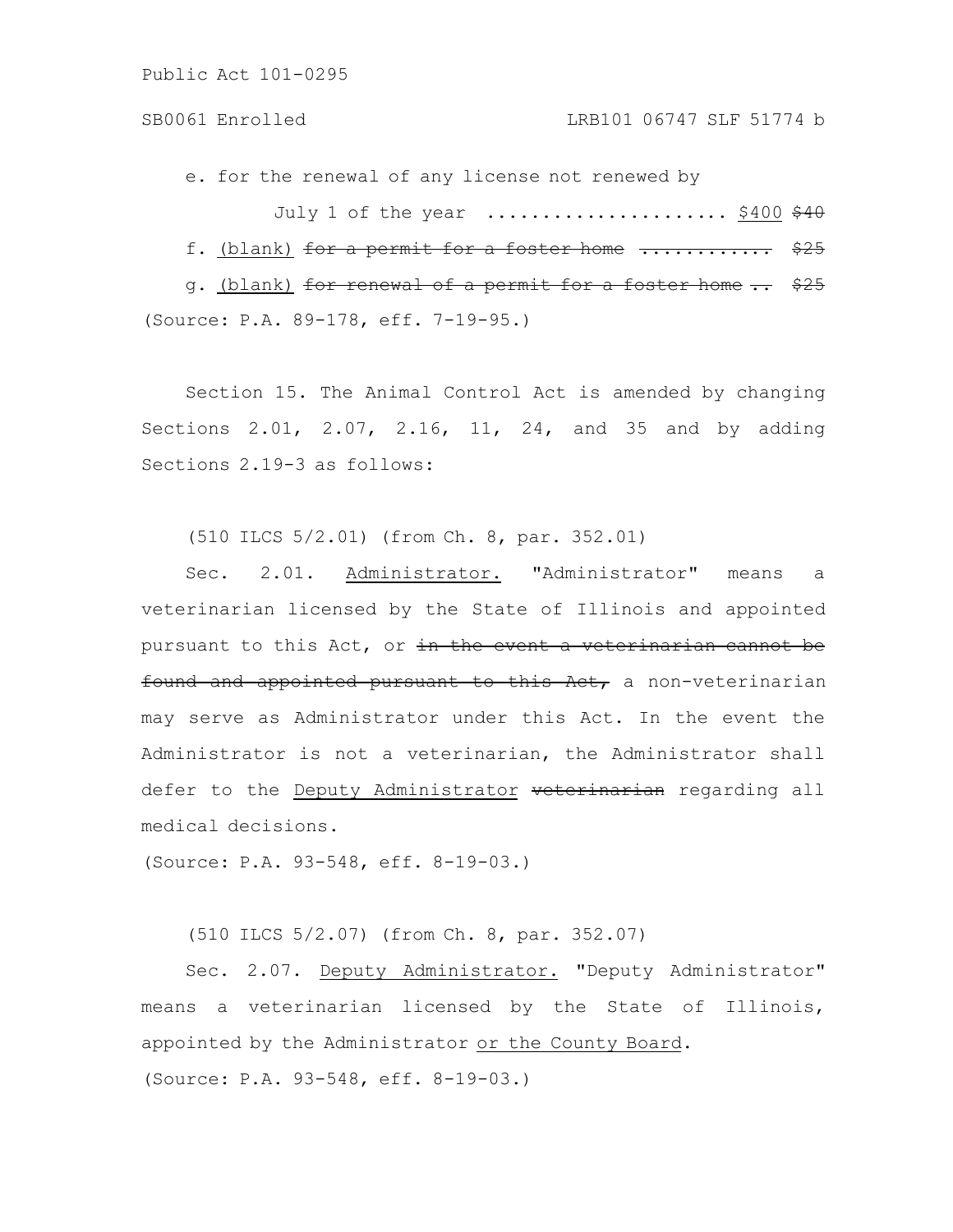(510 ILCS 5/2.16) (from Ch. 8, par. 352.16)

Sec. 2.16. Owner. "Owner" means any person having a right of property in an animal, or who keeps or harbors an animal, or who has it in his care, or acts as its custodian, or who knowingly permits a dog to remain on any premises occupied by him or her. "Owner" does not include a feral cat caretaker participating in a trap, spay/neuter, vaccinate for rabies, and return or release program.

(Source: P.A. 93-548, eff. 8-19-03; 94-639, eff. 8-22-05.)

(510 ILCS 5/2.19-3 new)

Sec. 2.19-3. Return. "Return" in return to field or trap, neuter, return program means to return the cat to field after it has been sterilized and vaccinated for rabies.

(510 ILCS 5/11) (from Ch. 8, par. 361)

Sec. 11. Animal placement. When not redeemed by the owner, agent, or caretaker, a dog or cat must be scanned for a microchip. If a microchip is present, the registered owner or chip purchaser if the purchaser was a nonprofit organization, animal shelter, animal control facility, pet store, breeder, or veterinary office must be notified. After contact has been made or attempted, dogs or cats deemed adoptable by the animal control facility shall be offered for adoption, or made available to a licensed animal shelter, humane society or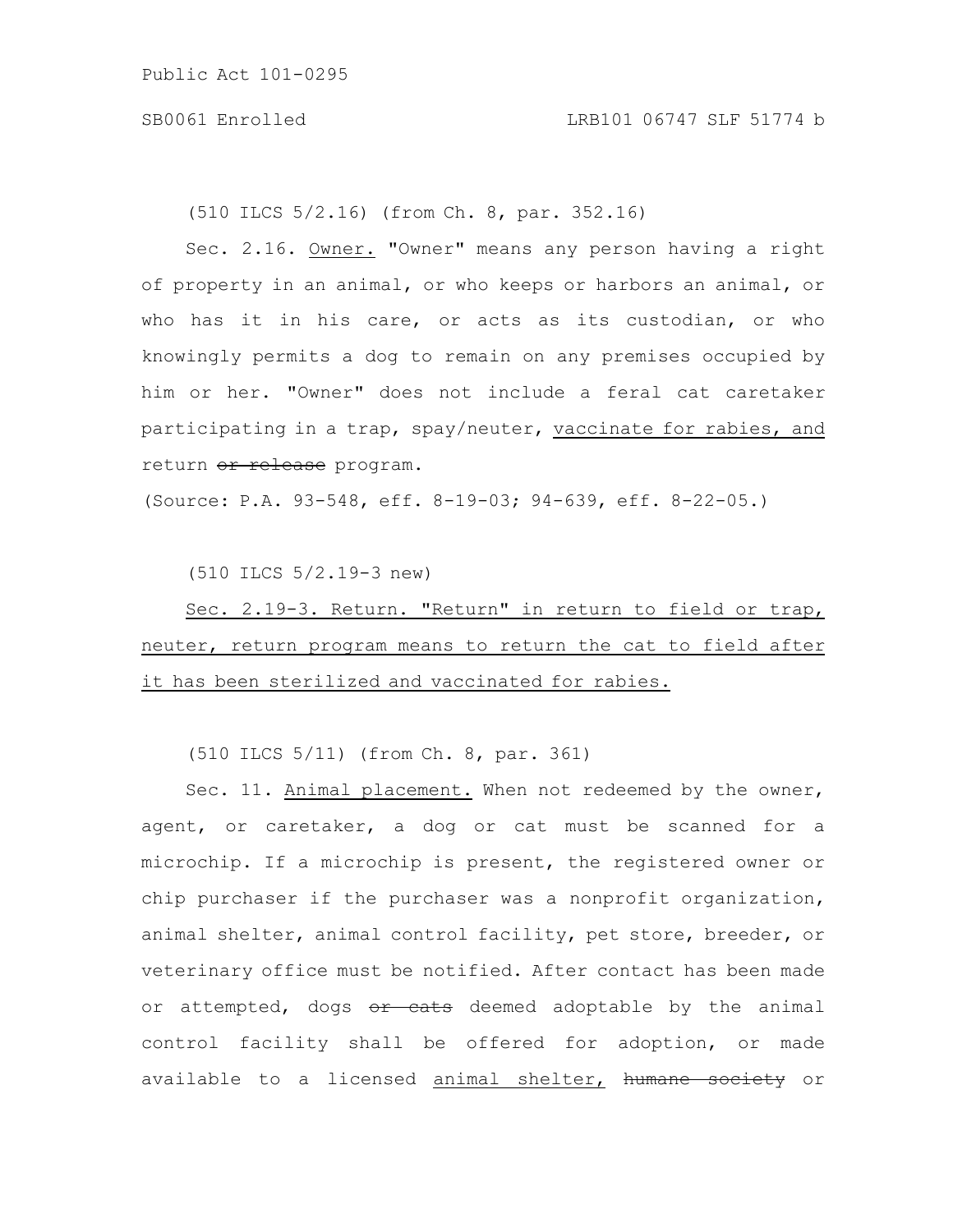rescue group. After contact has been made or attempted, the animal control facility may either: (1) offer the cat for adoption; (2) return to field or transfer the cat after sterilization; or (3) make the cat available to a licensed animal shelter or animal control facility. The If no placement is available, the animal may be humanely dispatched pursuant to the Humane Euthanasia in Animal Shelters Act. An animal control facility or animal pound or animal shelter shall not adopt or release any dog or cat to anyone other than the owner or a foster home unless the animal has been rendered incapable of reproduction and microchipped. , or the person wishing to adopt an animal prior to the surgical procedures having been performed shall have executed a written agreement promising to have such service performed, including microchipping, within a specified period of time not to exceed 30 days. Failure to fulfill the terms of the agreement shall result in seizure and impoundment of the animal and any offspring by the animal pound or shelter, and any monies which have been deposited shall be forfeited and submitted to the county Pet Population Control Fund on a yearly basis. This Act shall not prevent humane societies or animal shelters from engaging in activities set forth by their charters; provided, they are not inconsistent with provisions of this Act and other existing laws. No animal shelter or animal control facility shall release dogs or cats to an individual representing a rescue group, unless the group has been licensed or has a foster care permit issued by the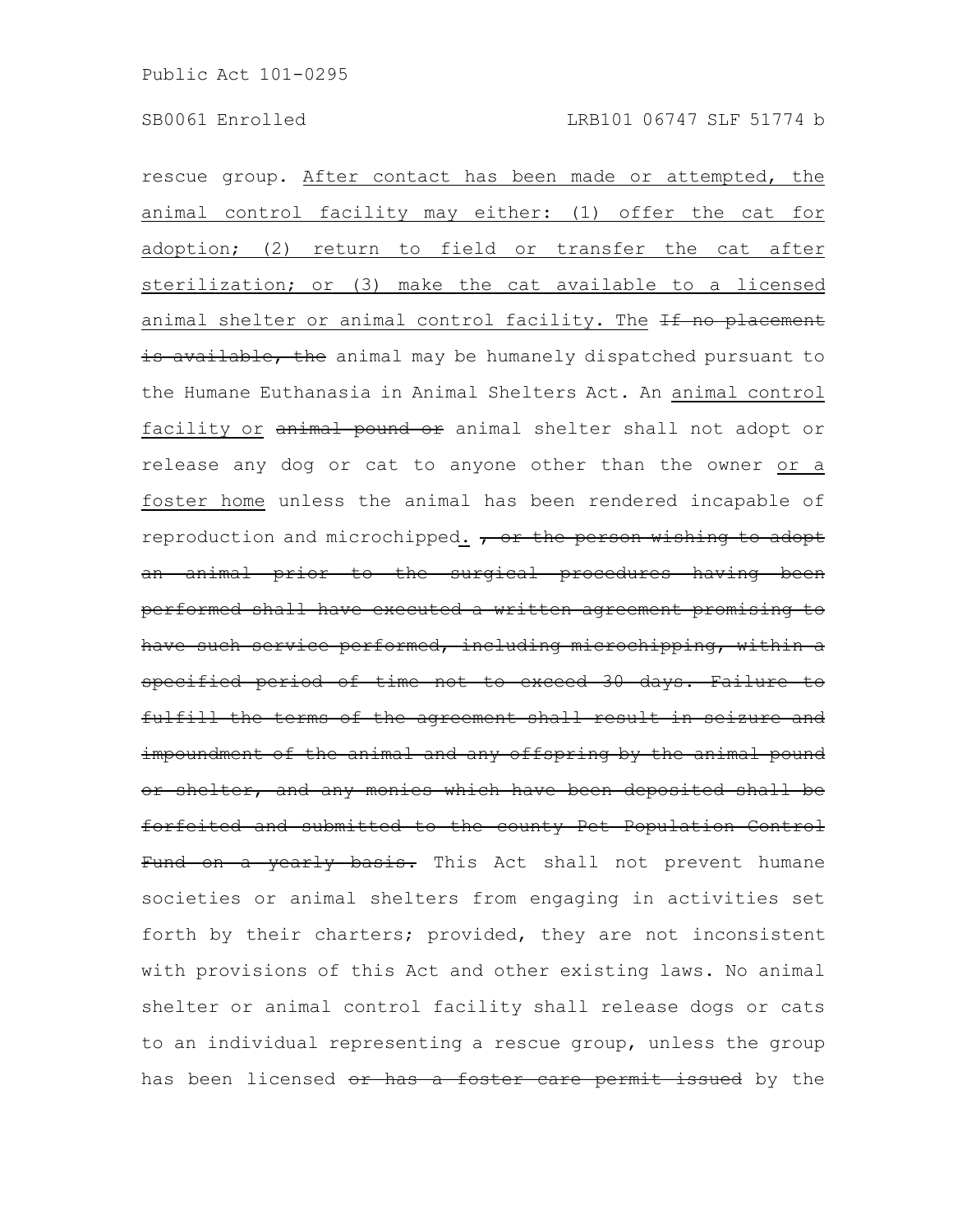## SB0061 Enrolled LRB101 06747 SLF 51774 b

**Illinois** Department of Agriculture or is a representative of a not-for-profit out-of-state organization, animal shelter, or animal control facility. The Department may suspend or revoke the license of any animal shelter or animal control facility that fails to comply with the requirements set forth in this Section or that fails to report its intake and euthanasia statistics as required by law each year.

(Source: P.A. 100-870, eff. 1-1-19.)

(510 ILCS 5/24) (from Ch. 8, par. 374)

Sec. 24. Limitations. Nothing in this Act shall be held to limit in any manner the power of any municipality or other political subdivision to prohibit animals from running at large, nor shall anything in this Act be construed to, in any manner, limit the power of any municipality or other political subdivision to further control and regulate dogs, cats or other animals in such municipality or other political subdivision provided that no regulation, policy or ordinance is specific to breed.

(Source: P.A. 93-548, eff. 8-19-03.)

(510 ILCS 5/35)

Sec. 35. Liability.

(a) Any municipality<sub> $I$ </sub>  $\Theta$ <sup>x</sup> political subdivision<sub> $I$ </sub> or State university or community college allowing feral cat colonies and trap, sterilize, vaccinate for rabies, and return programs to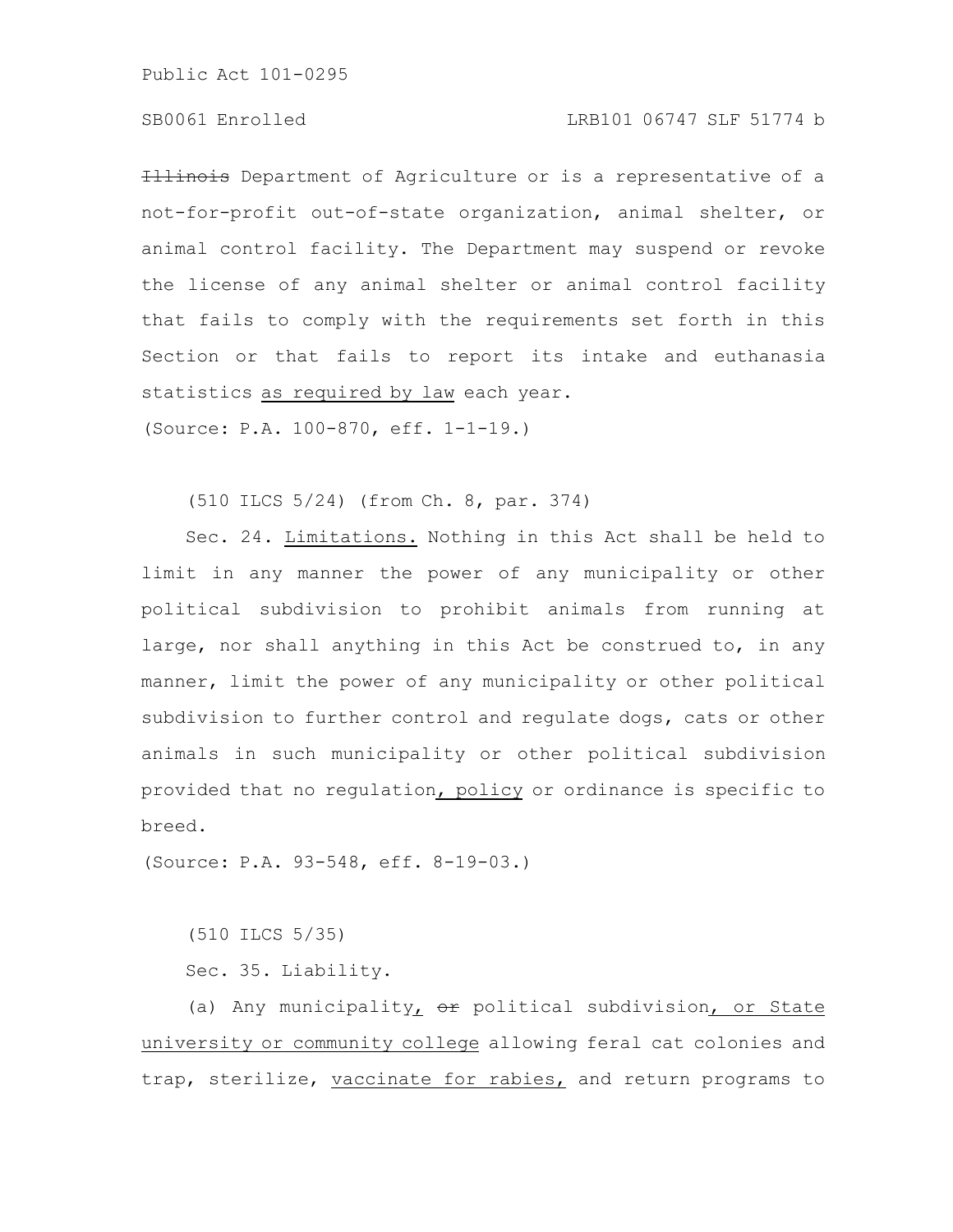help control cat overpopulation shall be immune from criminal liability and shall not be civilly liable, except for willful and wanton misconduct, for damages that may result from a feral cat. Any municipality or political subdivision allowing dog parks shall be immune from criminal liability and shall not be civilly liable, except for willful and wanton misconduct, for damages that may result from occurrences in the dog park.

(b) Any veterinarian,  $e^{i\phi}$  animal shelter, or animal control facility who in good faith contacts the registered owner, agent, or caretaker of a microchipped animal shall be immune from criminal liability and shall not, as a result of his or her acts or omissions, except for willful and wanton misconduct, be liable for civil damages.

(c) Any veterinarian who sterilizes feral cats and any feral cat caretaker who traps cats for a trap, sterilize, vaccinate for rabies, and return program shall be immune from criminal liability and shall not, as a result of his or her acts or omissions, except for willful and wanton misconduct, be liable for civil damages.

(d) Any animal shelter or animal control facility worker who microchips an animal shall be immune from criminal liability and shall not, as a result of his or her acts or omissions, except for willful and wanton misconduct, be liable for civil damages.

(Source: P.A. 97-240, eff. 1-1-12.)

Section 99. Effective date. This Act takes effect upon